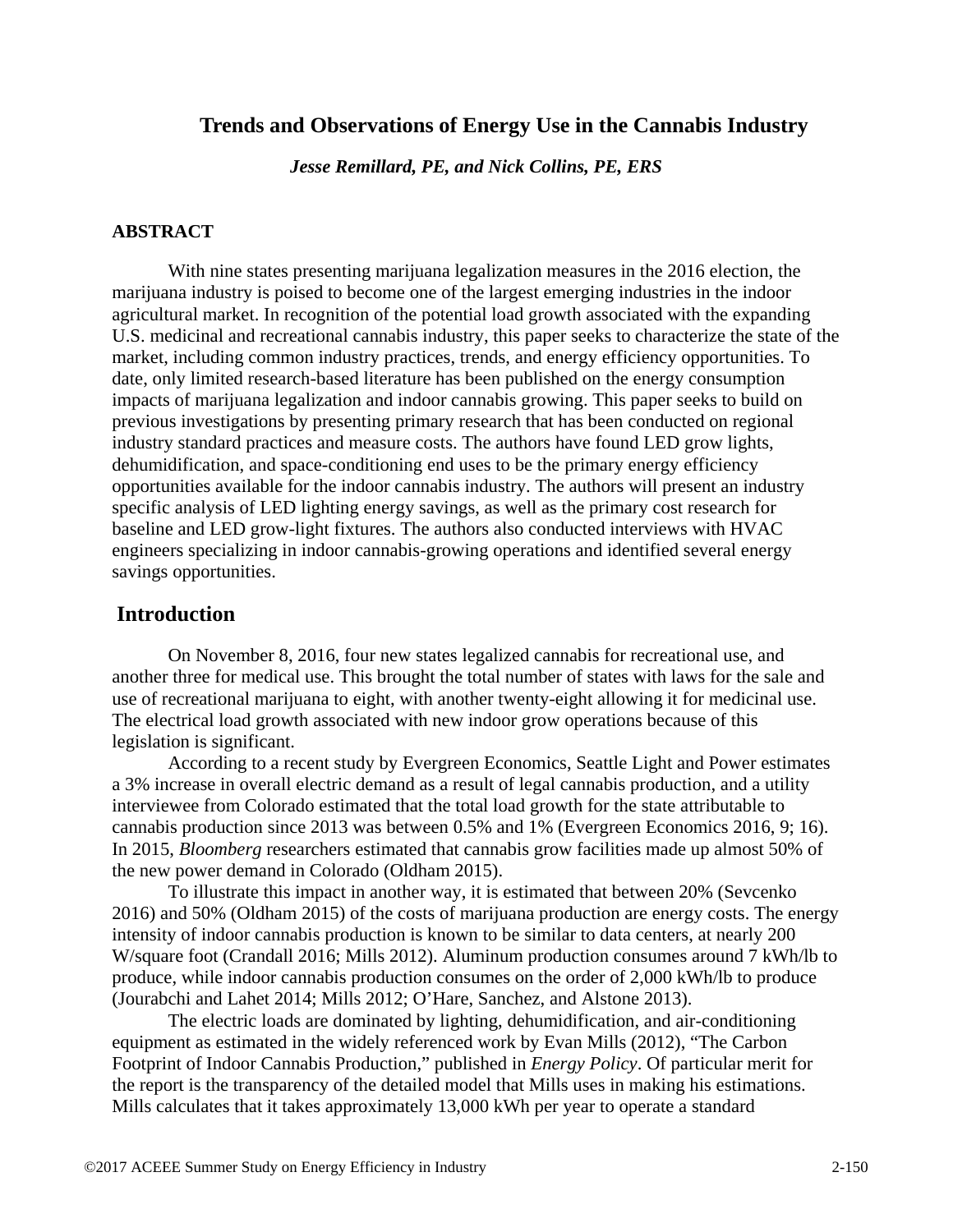production module that is  $4′\times4′\times8′$  (Mills 2012, 59). This is based on a production cycle of 78 days, for 4.7 cycles per year, and simple assumptions about the equipment capacities and use. A breakdown of his estimates for the energy use associated with indoor cannabis production is shown in Figure 1.



Figure 1. Breakdown of energy use for indoor cannabis production. *Source*: Mills 2012.

While high production costs are sustainable in emerging markets, more mature markets have seen a substantial reduction in product prices. Since Colorado legalized marijuana in 2014, the wholesale price of cannabis in that state has fallen from \$2,500/lb. to about \$1,000/lb (Borchardt 2017). Falling product prices will drive the need for more competitive operation costs, which will largely be presented in the form of energy efficiency.

For this paper, the authors interviewed owners/operators of legal medical grow facilities and equipment suppliers in the Northeast. A summary of the interviews conducted is shown in Table 1.

| ype                         | Number |
|-----------------------------|--------|
| Owner/operator              |        |
| Lighting manufacturer       |        |
| Equipment supplier          |        |
| HVAC equipment manufacturer |        |
| HVAC system designer        |        |

| Table 1. Interviews with industry contacts |  |  |  |  |  |
|--------------------------------------------|--|--|--|--|--|
|--------------------------------------------|--|--|--|--|--|

Growing cannabis is an agricultural production process where space conditions, temperature, and humidity are tightly controlled to optimize quality and mitigate crop loss due to pests, mold, and mildew. The quality and amount of light provided is the primary driver of the yield and quality once air temperature and humidity needs are met. In commercial operations, growers clone mother plants by taking small cuttings. The seedlings are usually grown in racks stacked vertically with fluorescent lighting (T5HO) until they are mature enough to be repotted and placed in grow rooms with high-intensity discharge (HID) fixtures. The plants are then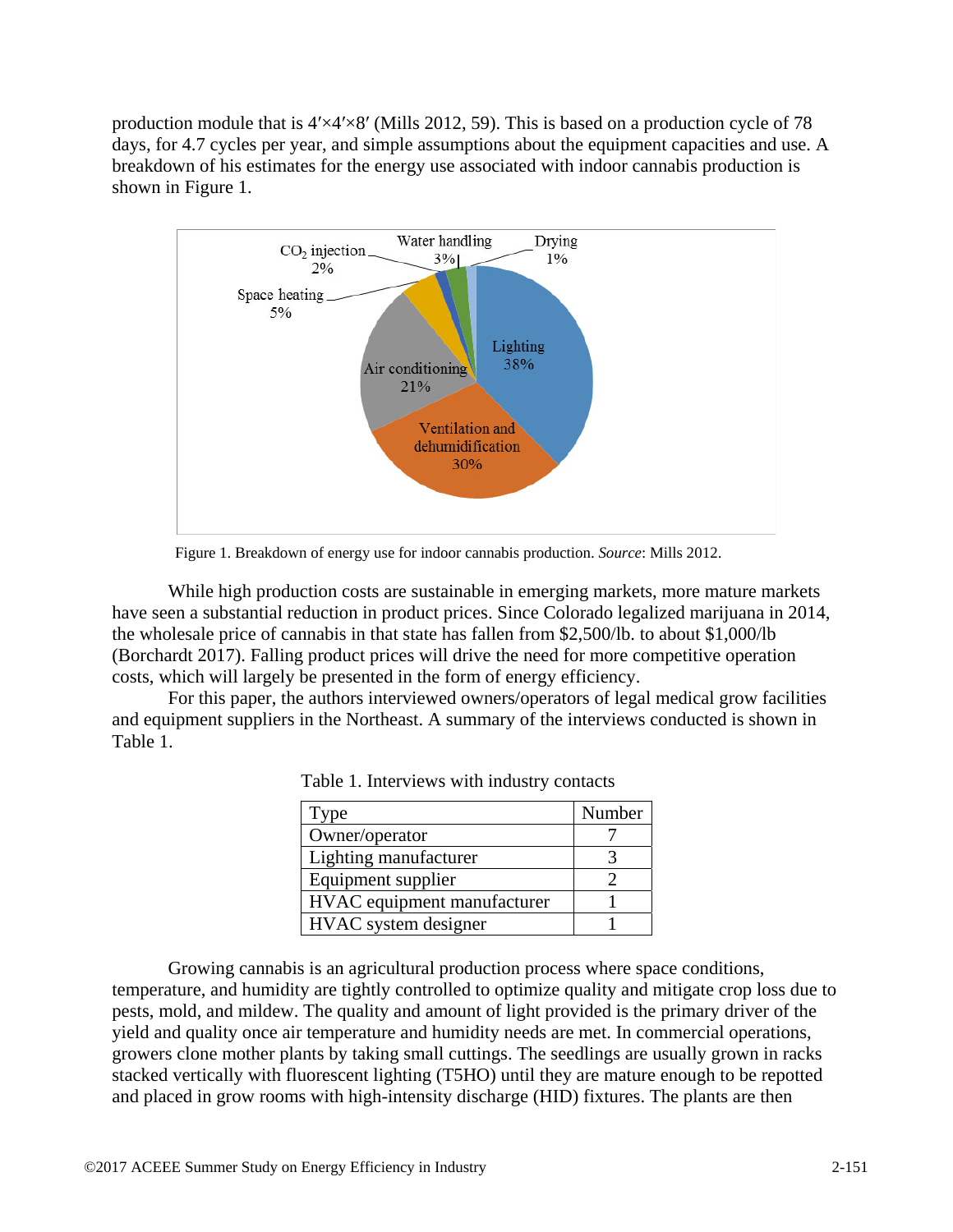grown in a vegetative state for 18 to 24 hours per day until the photoperiod is shortened, which induces the plant to begin flowering. A full cycle from clone to harvested plant takes 3 to 4 months but can vary depending on the particular strain of cannabis (Caulkins, Cohen, and Zamarra 2014).

The following sections of this report detail the industry standard practices, cost trends, and energy efficiency opportunities for lighting, dehumidification, and air-conditioning needs in the indoor cannabis industry.

# **Lighting**

Traditional winter agriculture has taken place in greenhouses due to the high costs associated with indoor horticulture. The high value of cannabis has driven its indoor production for many years, especially in areas with shorter outdoor grow seasons. Lighting is the single most important piece of equipment for indoor growers, as it drives the photosynthesis and growth of the plants.

#### **Industry Standard Practice for Lighting**

The standard practices for each stage of the growing cycle are described below. Often, cannabis is considered to have only two growth stages, but the seedlings are shown as their own stage here in order to recognize the different type of lighting used for those plants.

- **Seedling cycle** T5HO fluorescents are preferred for the early stages of plant growth because they can be placed close to the plant and stacked vertically, and their limited heat and light intensity reduces the chance of damaging the seedlings.
- **Vegetative cycle** For vegetative growth, 600 W or 1000 W metal halide (MH) HID fixtures are preferred because their spectra contains more blue, but high pressure sodium (HPS) fixtures are also used. For vegetative growth, lighting is typically used for 18 to 24 hours per day. In instances where vegetative light fixtures had the capacity for variable output, interviewees indicated that plants in the vegetative state were given approximately 60% or 70% of the light used for flowering plants.
- **Flowering cycle** The industry standard practice for the flowering cycle is the use of 1000 W HPS fixtures. HPS fixtures can be used for all stages of the growing cycle, but they are widely preferred for the flowering stage because of their concentration of yellow or red spectra. In the flowering stage, lights are typically used at their maximum output for 12 hours per day. A recent emergence to the industry is double-ended (DE) HPS lights, which output significantly more light than their single-ended counterparts. A recent study at Utah State University measured the output of traditional single-ended HPS fixtures at 1.02 µMol/sec and the output of DE grow fixtures at 1.66 to 1.70 µMol/sec (Nelson and Bugbee 2014). For an explanation of the difference between traditional lighting lumens, and micro-moles of light output, please see the section further in this report titled "Lumens are for Humans". Interviewees indicated that the majority of growers are now purchasing DE fixtures and lamps.
	- o Each DE 1000 W HPS fixture typically serves a 4ʹ×4ʹ area of plant canopy (Jourabchi and Lahet 2014).
	- o Each 4ʹ×4ʹ of canopy contains approximately two to four flowering plants.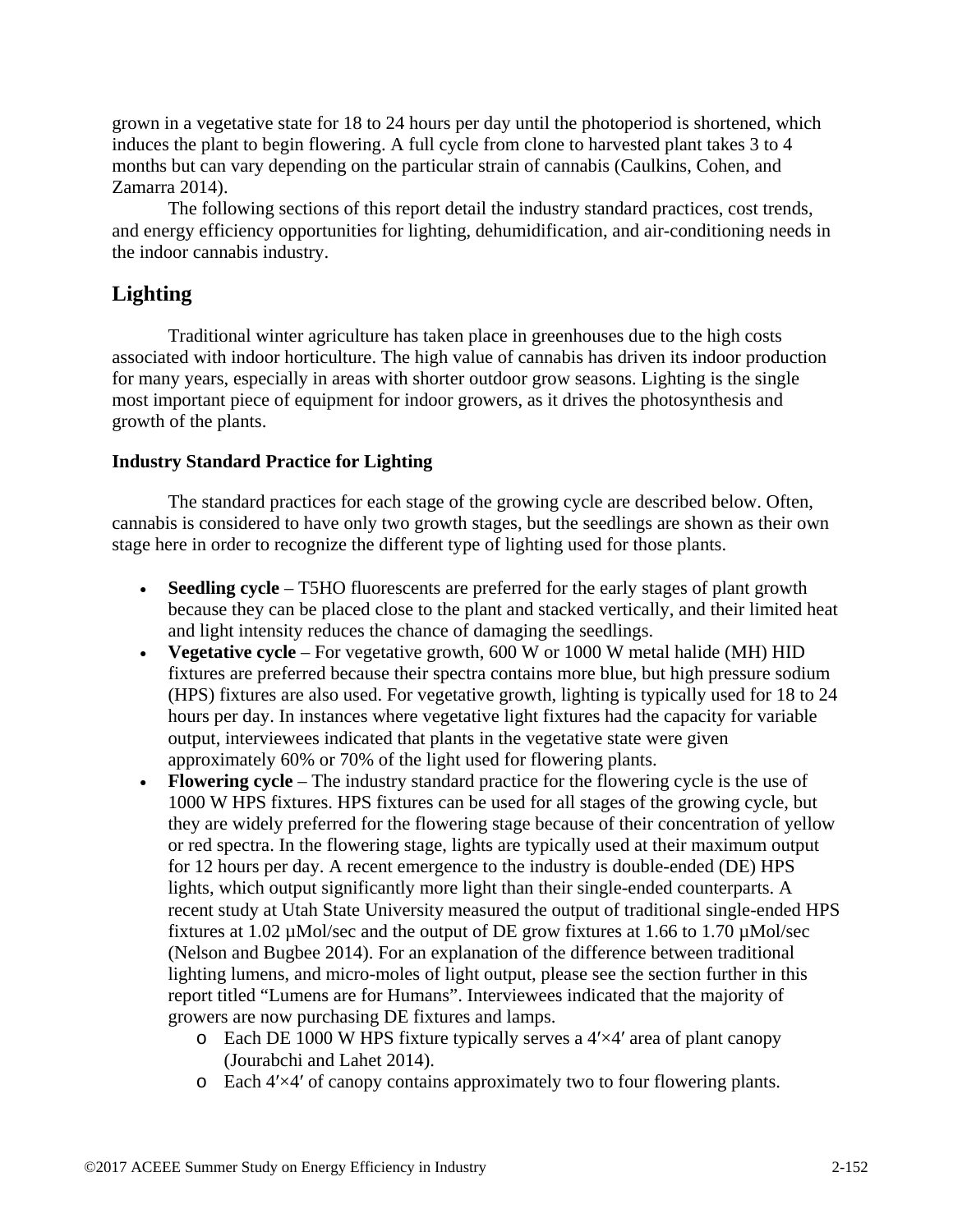o A constant-output 1000 W HPS grow light fixture can be bought for \$200 to \$300. DE 1000 W HPS fixtures with dimmable or specialized output cost \$400 to \$600.

MH and HPS lights use interchangeable fixtures and are readily available online. Data collected from Amazon, The Grower's Warehouse, and Grower's Ace is shown in Figure 2.



Figure 2. HID cost information

A summary of the industry standard practice results are shown in Table 2.

Table 2. Industry standard practices for lighting

| <b>Stage</b> | Fixture                            | Hours of use | $\text{Cost}$ |
|--------------|------------------------------------|--------------|---------------|
| Seedling     | 4-foot 220 W 4 lamp T5 fluorescent | 24           | $$100 - $200$ |
| Vegetative   | 600 W MH                           | $18 - 24$    | \$200         |
| Flowering    | 1000 W DE HPS                      |              | $$400 - $500$ |

# **Lighting Efficiency Opportunities**

LED grow lighting has been identified as the primary energy efficiency opportunity for indoor grow facilities, but the industry has been slow to adopt the technology due to the cost premium associated with LEDs, as well as concerns about the effectiveness of the fixtures in terms of product yield and quality.

The LED grow lighting technology is still emerging, and independent studies verifying the effectiveness of LED grow lighting compared to HID lighting are not widely available. The authors are aware that DesignLights Consortium (DLC) is in the process of developing criteria for horticultural lighting (G. Chan, Business Development Manager, Lumigrow, pers. comm.,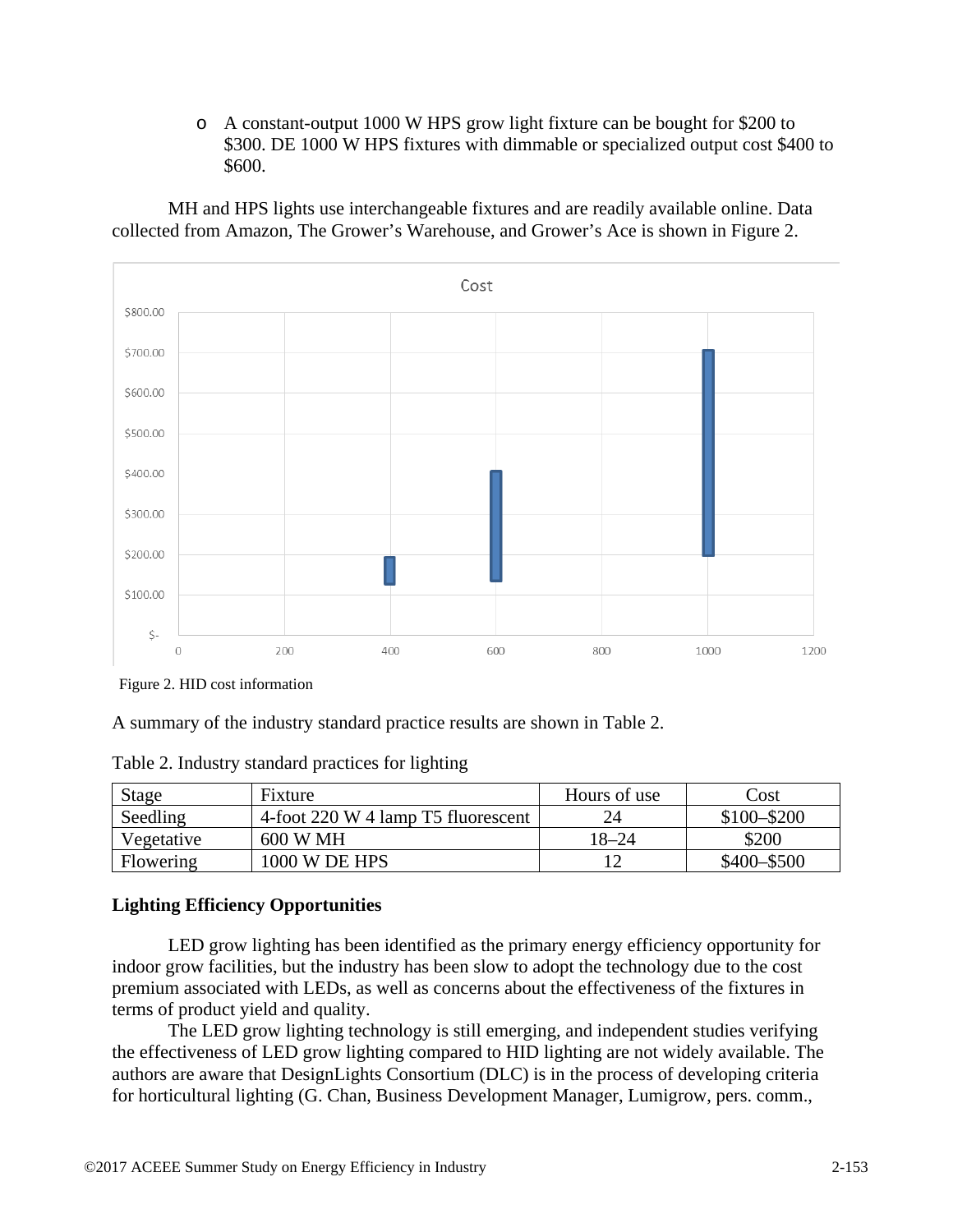February 17, 2017). Direct comparisons between the yield of HID and LED lighting are challenging to establish since even under the exact same growing conditions and the exact same plant genetics, a 10%-20% variation in yield is to be expected (Caulkins J., Cohen, and Zamarra 2014). This makes it difficult to assess if differences in yield are due to the different lighting technologies, or are inherent to the growth of an agricultural product.

As indoor agricultural lighting matures, it is expected to become the standard for indoor cannabis operations as it has for other lighting applications. Most manufacturers market LED lights as a 40% reduction in power and energy use over traditional HID fixtures. This value represents a comparison of the connected load of the fixtures and does not include interactive savings from the reduced heat rejection into the air-conditioned space.

It is expected that 600 W LED grow lights will be the most commonly proposed measure for energy efficiency at grow facilities due to the current industry standard practice of using 1000 W MH and HPS fixtures. Through the conducted interviews and review of cannabis industry magazines, the authors have identified the following LED grow light manufacturers as industry leaders in the United States:

- Black Dog LED www.blackdogled.com/
- Heliospectra www.heliospectra.com/
- LumiGrow www.lumigrow.com/
- California LightWorks www.californialightworks.com/
- Fluence Bioengineering https://fluence.science/
- VividGro www.vividgro.com/

Most manufacturers list product prices and sell their fixtures directly through their websites, but additional cost information was gathered through interviews with lighting manufacturers. The costs for fixtures from the industry-leading LED manufacturers are shown in Figure 3. Most LED manufactures interviewed indicated that they offer a 10% discount for bulk purchases, which is not accounted for in these values. Similar to HID fixtures, dimmable or spectrum control features are an additional cost.



Figure 3. LED fixture costs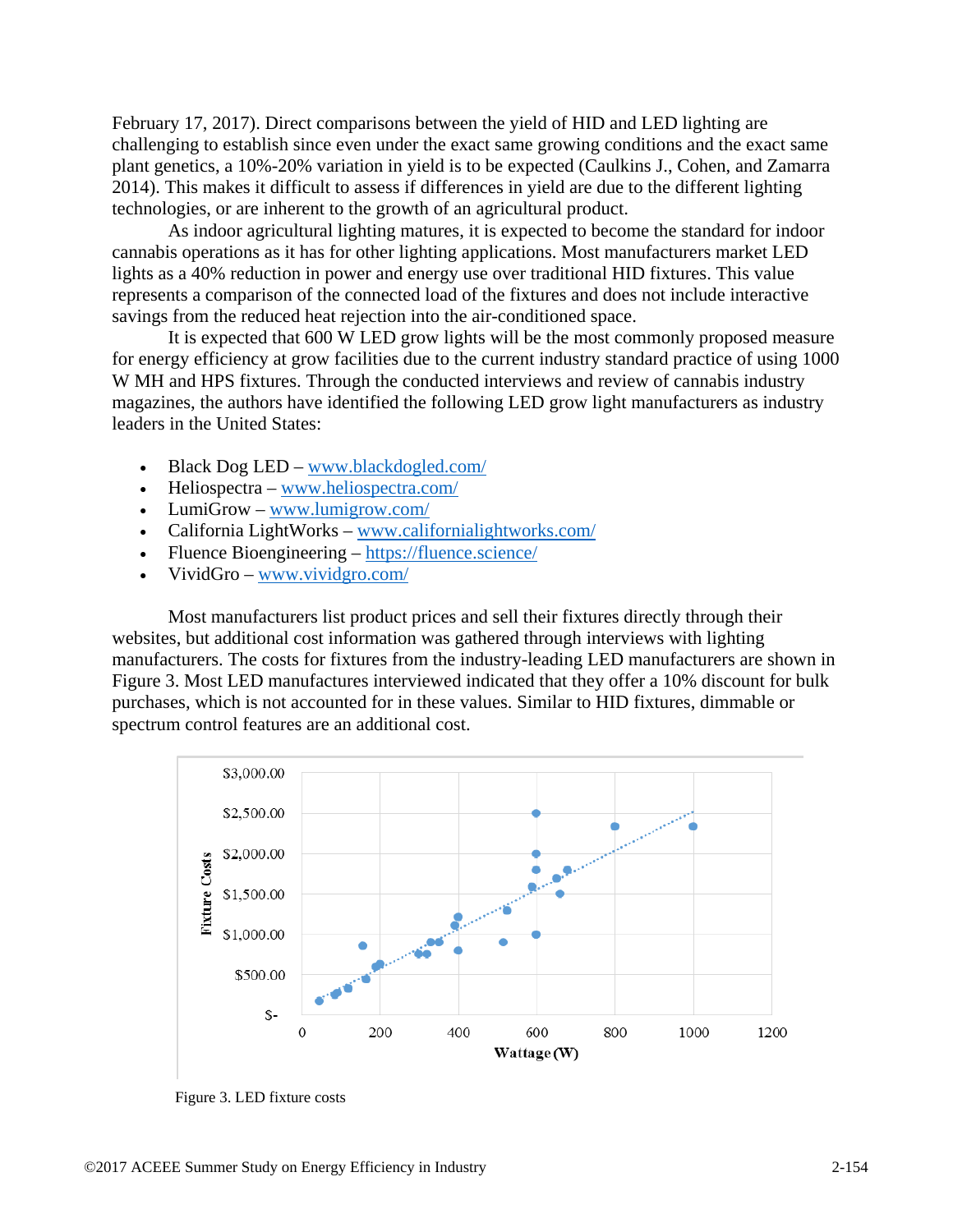#### **Lighting Energy Savings**

The annual energy savings for implementing LED lighting in a grow operation can be calculated through the following formula.

#### $kWh$  savings = Lighting  $kWh$  savings + HVAC Interactive

where,

#### Lighting kWh savings =  $(HID$  wattage - LED wattage) $\times$ Annual Operating Hours

and,

# HVAC Interactive = Lighting kWh savings $\times \frac{3412 \text{ B} \text{t} \text{u} \text{s}}{kWh}$  + 12,000  $\frac{\text{t} \text{m} \text{s}}{\text{R} \text{t} \text{u}}$   $\times$  HVAC kW/ton

The typical energy savings per fixture in vegetative and flower rooms can be calculated using the following assumptions, as shown in Table 3. The annual operating hours are calculated as the daily operating hours multiplied by 365 days.

- Vegetative room lights are on for 18 hours per day.
- Flower room lights are on for 12 hours per day.
- Fixtures are assumed to operate 365 days a year
- HID wattages from Table 2, above
- LED wattages of 300 W and 600 W for vegetative and flower rooms, respectively
- HVAC efficiency of 1.2 kW/ton or 10 SEER
- Cooling in the grow room is assumed to be required year round while lights are on
- Blended electric rate of \$0.12/kWh

Table 3. LED energy savings summary

|            | HID              | LED     | Demand | Annual energy | LED fixture         | Simple               |
|------------|------------------|---------|--------|---------------|---------------------|----------------------|
| Stage      | wattage          | wattage | impact | savings       | costs               | payback <sup>1</sup> |
| Vegetative | 600 W            | 300 W   | 300 W  | 2,600 kWh     | \$700-\$1,000       | 2-3 years            |
| Flowering  | $1000 \text{ W}$ | 600 W   | 400 W  | 2,300 kWh     | $$1,000 - $1,600 +$ | 3-4 years            |

For simplicity, the nameplate wattages are used in the above calculations. The actual input wattages for both fixture types vary. HID input wattages are greater than the nameplate wattage, and LED input wattages could be greater than or less than their nameplate wattage depending on the manufacturer.

The above calculations also assume that LED fixtures can truly replace HID fixtures onefor-one. This assumption may be invalid.

#### **"Lumens are for Humans"**

The above quote is a phrase often heard when discussing agricultural lighting. It indicates that lumens, the typical measure of light output associated with interior or exterior space lighting,

 1 Assumes a retrofit scenario where incremental cost is not a factor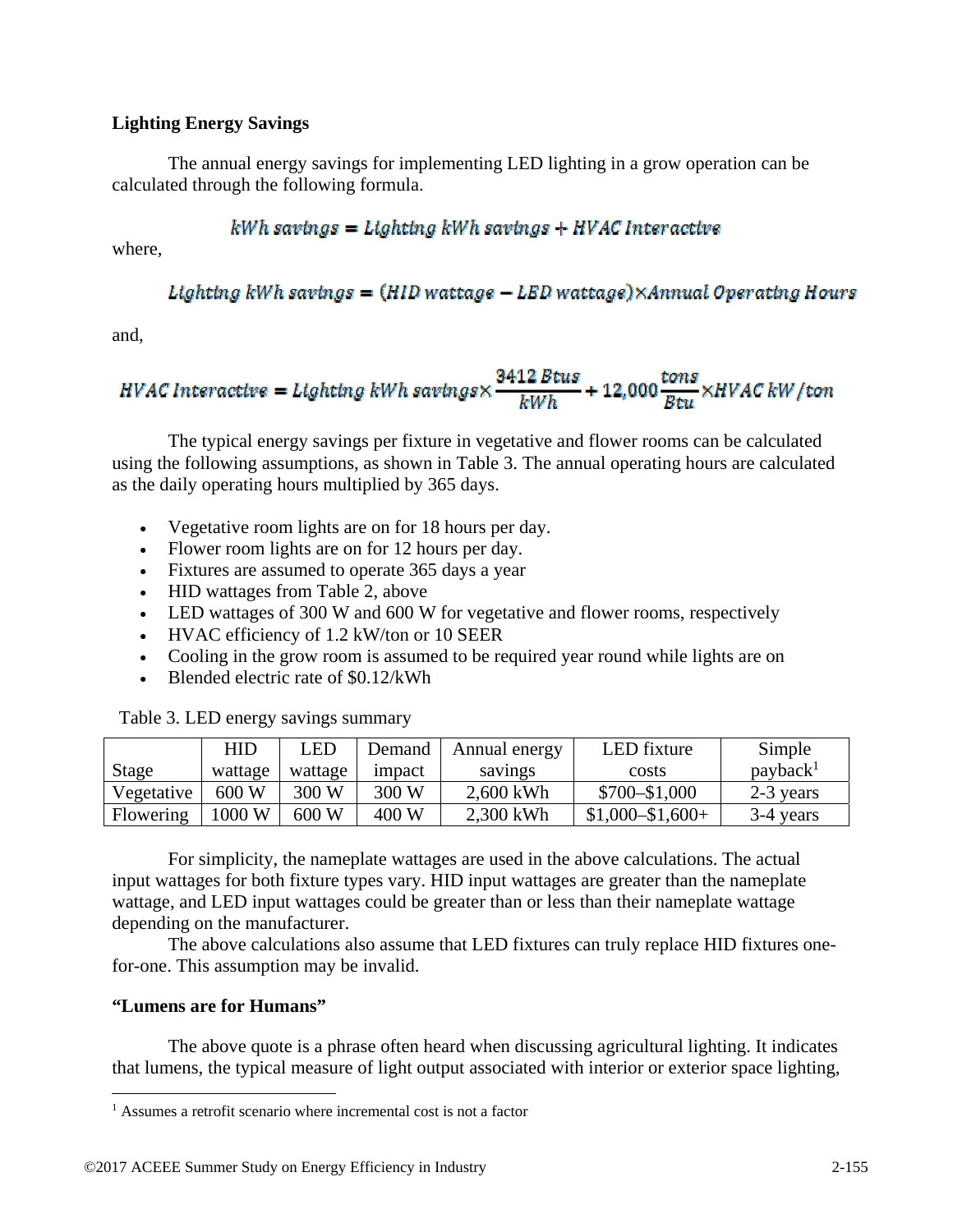is not an appropriate measure of light output for agricultural applications. What matters to plants and photosynthesis is the amount of photons delivered to the plants within the photosynthetically active radiation (PAR) spectrum from 400 to 700 nanometers. Photon delivery is expressed as photosynthetic photon flux (PPF) in the unit of µMol/sec. The µMol/sec of LED fixtures varies by manufacturer and is typically 40%–50% less than the µMol/sec output of a DE 1000 W HPS fixture. This comparison can't be made so directly or easily, however.

The output of a given fixture does not directly equate to the amount of  $\mu$ Mol/sec delivered to the plant. By varying the mounting height of a fixture, the output can be "concentrated" on a smaller area of canopy, yielding a greater density of µMol/sec delivered for a given fixture. This value is referred to as photoactive photon flux density (PPFD). This value appears to be the key metric for comparing effective PAR output from various fixture technologies. Since LED fixtures give off substantially less heat than HID fixtures, they can be mounted much closer to the plant canopy, effectively increasing their PPFD. Depending on the LED fixture design, lowering the mounting height may result in canopy coverage of less than the standard of 4ʹ×4ʹ, which in turn may result in a greater number of LED fixtures being required to provide sufficient coverage at the desired level or HID-equivalent PPFD value. This is a topic of ongoing discussion between the authors and various LED manufactures and medicinal cannabis producers.

# **Dehumidification and Air Conditioning**

Because plants release water vapor through transpiration, indoor grow facilities require substantial dehumidification to maintain approximately 50% to 60% relative humidity. If excess humidity is left unregulated, it can cause mold or mildew, potentially ruining a crop. Dehumidification is generally achieved mechanically by sub-cooling the air to remove water and then reheating the air to the desired supply air temperature through traditional dehumidification units or by absorbing moisture in the air through a desiccant dehumidifier. Hot, dry air – typically produced by fuel-burning or electric-resistance heaters – is then used to "recharge" the desiccant wheel.

Closed-ventilation systems appear to be common in commercial cannabis enterprises and represent the industry's fear of mold, mildew, mites, and uncontrolled fertilization. With proper air filtration (MERV 14 or greater), outside air can be used without introducing outside contaminants. Closed-ventilation systems also require supplementary CO<sub>2</sub> from either direct combustion or liquid systems. Conversely, operations that introduce  $CO<sub>2</sub>$  into the grow space are all but required to employ closed-loop systems since the introduced  $CO<sub>2</sub>$  would be exhausted from the space with an open-loop configuration.

Cannabis plants grow best in the 70°F to 80°F temperature range. Due to the use of closed-ventilation systems and HID lights, which reject large amounts of heat within the production space, indoor grow rooms are cooling-dominated environments. Household minisplits are common in smaller operations, while rooftop units, computer room air conditioners, or air-cooled chillers are typically used for larger operations.

The authors have observed a trend toward lowest first cost options for HVAC systems serving grow spaces. The interviews conducted also indicate that HVAC systems are not being thoughtfully designed for the unique conditions for the grow spaces, resulting in difficulty controlling the environment, frustration with the installed systems, and a "Band-Aid" approach to fixing the problem where more and more standalone dehumidifying equipment is added until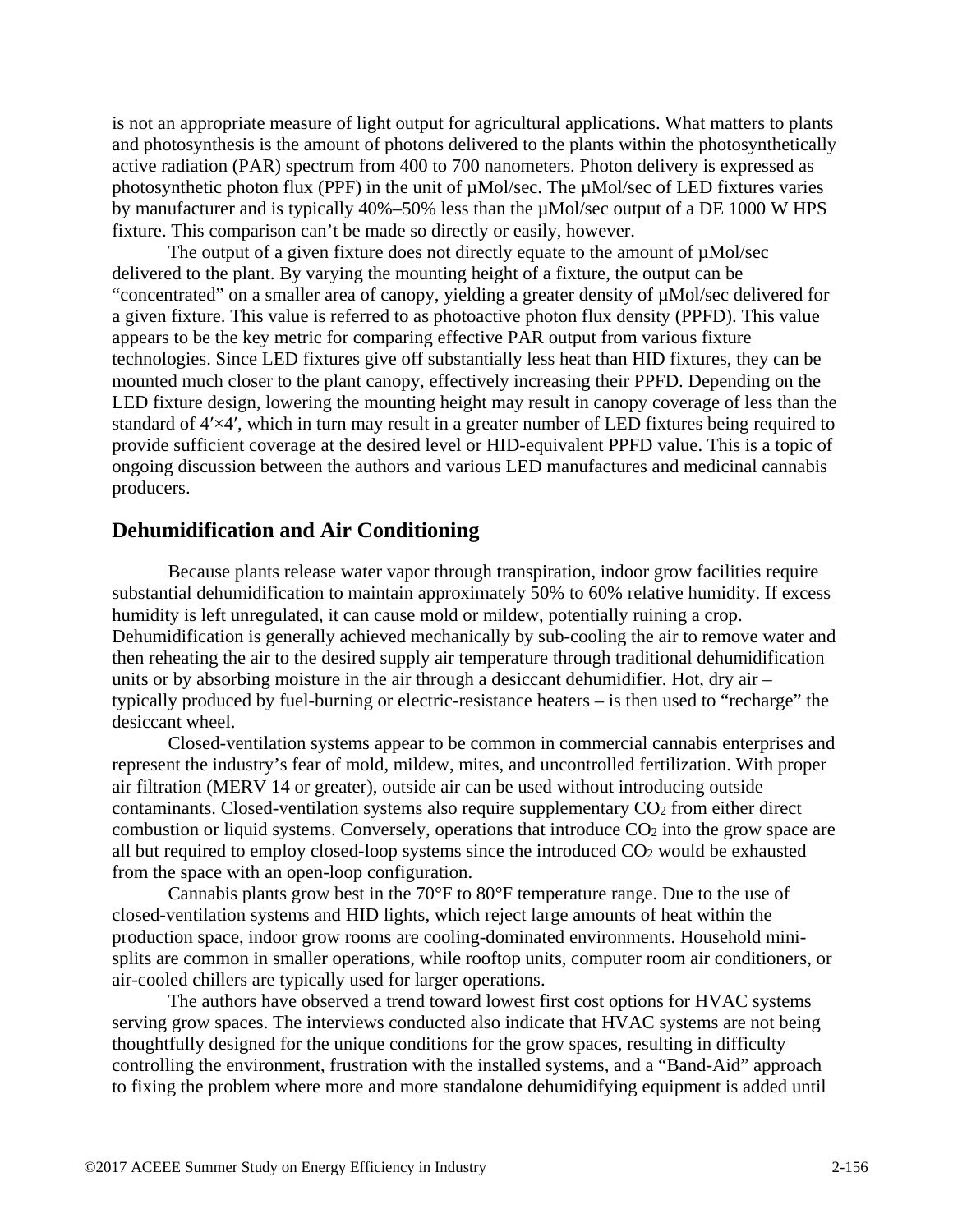the desired conditions are met, which ultimately increases the energy use associated with production.

#### **Dehumidification and Air-Conditioning Efficiency Opportunities**

After LED grow lighting, dehumidification and air conditioning represent the largest opportunities for energy savings (Figure 1). Two approaches are currently known to minimize the energy consumption associated with maintaining indoor grow space conditions: 1) utilization of outdoor air economizing through the supply of filtered outdoor air or a dry cooling tower, and 2) high efficient dehumidification through air-to-air heat exchangers.

High efficiency dehumidification is accomplished by circulating air in a closed loop through a heat exchanger before and after mechanical cooling. Heat is exchanged between the same air stream to both precool the incoming air and preheat the outgoing dehumidified air.

The Western Cooling Efficiency Center at the University of California, Davis, performed research on such a system made by MSP Technology and found savings between 30% and 50% over traditional systems without heat recovery (Pistochini et al. 2016).

The authors present the following additional potential efficiency measures for maintaining humidity and air conditioning in indoor grow rooms:

- Reheating needs can be served by heat recovery off the condenser side of cooling equipment.
- If waste heat is available, it can be used to recharge (fully or partially) desiccant wheels for efficient dehumidification.

# **Conclusions**

Lighting, cooling, and dehumidification are the largest energy end uses and represent the primary areas for potential improvements in energy performance for indoor grow facilities.

- **Lighting** The industry appears poised to accept LED lighting for the vegetative stage as some interview respondents indicated that LEDs perform as good as or better than HIDs for this stage. The industry does not appear ready to accept LED lights for the flowering period, however, as anecdotes indicate reduced yields compared with HPS fixtures. Additionally, the perception of growers has been tainted by early low-quality versions of LED grow lighting, and there are not enough published field trials proving the effectiveness of modern LED equipment. Although LED manufacturers claim equal or superior flowering performance, definitive data in support of these claims appears to be lacking. The emergence of a DLC category for LED grow lighting is expected in the next 12 to 18 months and would provide a much-needed third-party verification of LED grow light performance. Due to the value of the product they produce, cannabis growers are widely focused on yield and production over energy use, which severely hinders the adoption of energy efficient equipment.
- **HVAC and dehumidification** The primary opportunity identified for dehumidification and HVAC systems lies in the use of high efficiency equipment coupled with detailed site-specific design. These spaces have very specific requirements and loads, and an improperly designed system could require additional equipment to meet space conditions that would likely consume more energy than is required for the task.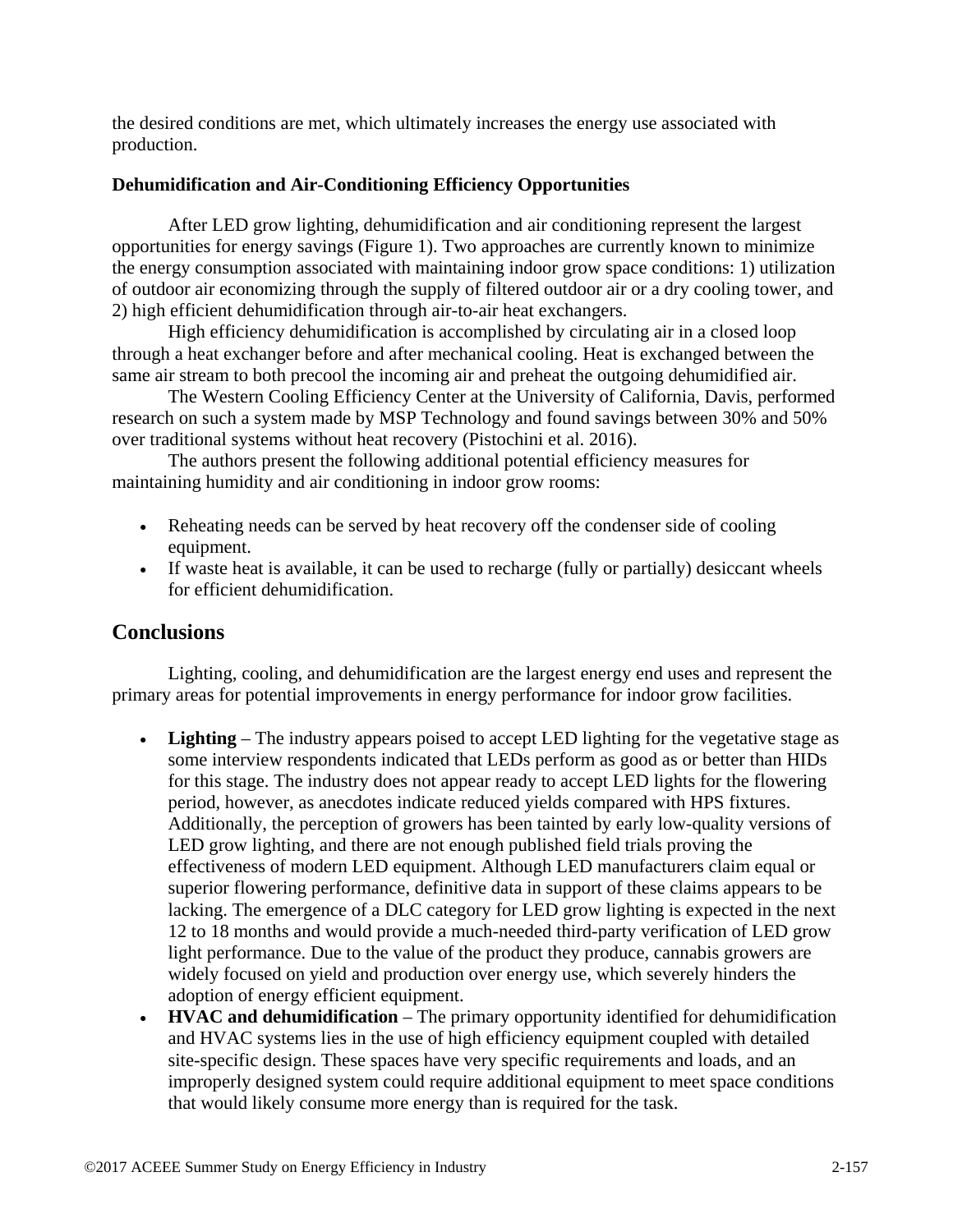Virtually all of the growers that the authors spoke with are adding grow rooms or expanding their operations in response to the rising demand for medical cannabis, and in anticipation of increasing cannabis demand in states that recently passed legalization laws such as Maine, Massachusetts, Nevada, and California. Utilities from the SDG&E study report a lag time of 6 to 12 months before seeing the impacts of legalization on energy grids, and growers express a need to expedite facility set up. Growers are also not typically experienced in facility management, which often leads to poor HVAC and lighting design choices. Efficiency programs have the opportunity to influence the choices and direction of this emerging industry toward more efficient designs by engaging growers and providing guidance and incentives.

# **References**

- Borchardt, D. 2017. "Marijuana Prices Fall In 2016 As Growers Flood The Market With Pot." *Forbes*. https://www.forbes.com/sites/debraborchardt/2017/01/31/marijuana-prices-fall-in-2016-as-growers-flood-the-market-with-pot/#46f9192b2f7f
- Caulkins, J., M. Cohen, and L. Zamarra. 2014. *Estimating Adequate Licensed Square Footage for Production.* Washington State Liquor and Cannabis Board. lcb.wa.gov/publications/Marijuana/BOTEC%20reports/5a\_Cannabis\_Yields-Final.pdf.
- Crandall, K. 2016. *A Chronic Problem: Taming Energy Costs and Impacts from Marijuana Cultivation.* EQ Research. eq-research.com/wp-content/uploads/2016/09/A-Chronic-Problem.pdf.
- Evergreen Economics. 2016. *SDG&E Cannabis Agriculture Energy Demand Study.* Prepared for the San Diego Gas & Electric Company. http://www.calmac.org/publications/SDG%26E\_Cannabis\_Ag\_Energy\_Demand\_Final\_Repo rt\_071516ES.pdf
- Jourabchi, M. and M. Lahet. 2014. *Electrical Load Impacts of Indoor Commercial Cannabis Production.* Presented to the Northwest Power and Conservation Council. www.nwcouncil.org/media/7130334/p7.pdf.
- Mills, E. 2012. "The Carbon Footprint of Indoor Cannabis Production." *Energy Policy* 46: 58– 67. http://evanmills.lbl.gov/pubs/pdf/cannabis-carbon-footprint.pdf
- Nelson, J. and B. Bugbee. 2014. "Economic Analysis of Greenhouse Lighting: Light Emitting Diodes vs. High Intensity Discharge Fixtures." *PLOS ONE*. http://cpl.usu.edu/files/publications/publication/pub\_\_8264567.pdf
- O'Hare, M., D. Sanchez, and P. Alstone. 2013. *Environmental Risks and Opportunities in Cannabis Cultivation.* Washington State Liquor and Cannabis Board. lcb.wa.gov/publications/Marijuana/SEPA/BOTEC\_Whitepaper\_Final.pdf.
- Oldham, J. 2015. "As Pot-Growing Expands, Electricity Demands Tax U.S. Grids." *Bloomberg*. http://www.bloomberg.com/news/articles/2015-12-21/as-pot-growing-expands-powerdemands-tax-u-s-electricity-grids.